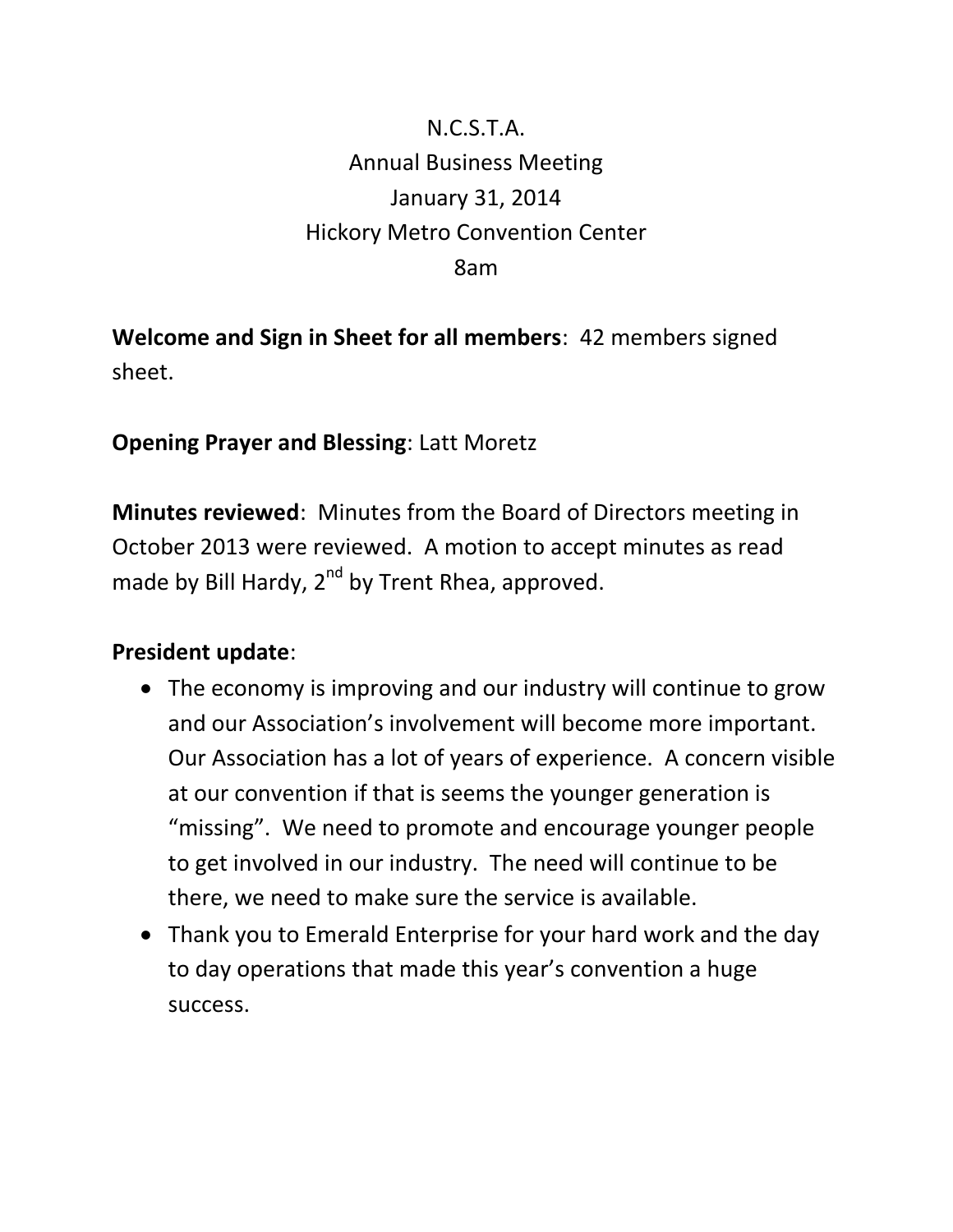Thank you to Doug Lassiter, NCSTA Lobbyist for all his hard work and his relentless dedication to our industry's well-being in Raleigh.

## **Treasurer Report**:

Jimmy Shoaf reviewed the annual report. Motion to accept as read made by Keith Blackburn, 2<sup>nd</sup> by Jim Lanier, approved.

## **Lobbyist Update**:

- Annual report reviewed (handout given to each member)
- NCSTA is the 2<sup>nd</sup> most attended Onsite conference in the Nation!! 2<sup>nd</sup> to Texas.
- Possible rules review that both chambers of a tank must be pumped and pumped completely. (Doug would like member's input on this)

## **Executive Director Update**:

- President position is elected by the Board of Directors. Therefore, at this time the Board has elected Jerry Pearce to serve another 2 year term, he has graciously accepted.
- The other officer positions are: David Cooper as Vice President, Monica Rhea as Secretary, and Jimmy Shoaf as Treasurer. They have also agreed to continue to serve.
- Board of Directors Election. No applications were received to challenge an existing position on the Board, therefore, Larry Beam, Jim Lanier, Ace Potter, and Keith Blackburn have been asked to serve another 2 year term and have accepted.